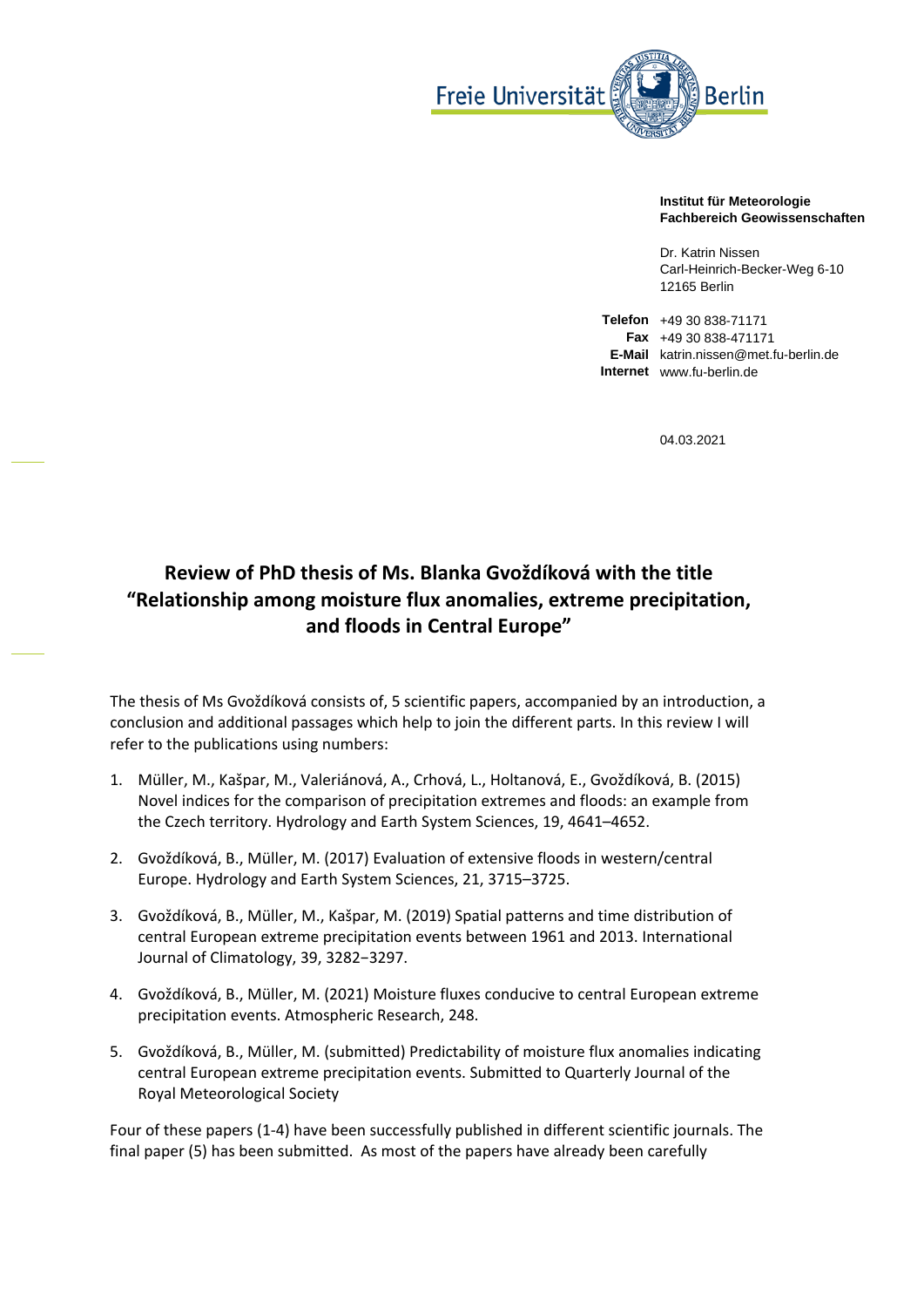reviewed prior to publication, I will not review them again here. Instead, I will focus on the overall contribution of Ms. Gvoždíková's work to forward scientific advancement.

With respect to the individual papers, the first paper stands out as it introduces a clever way to objectively measure the severity of floods and precipitation events, which is well suited to rank these events. This paper alone is already a compelling scientific accomplishment. However, the contribution of Ms Gvoždíková to this paper does not become clear. As she is the last author in a relatively long list of coauthors, which seems to be ordered by the amount of work invested in the study, I have to assume that her contribution to this research is rather minor. I will therefore not consider publication 1 in order to evaluate Ms. Ms Gvoždíková scientific abilities.

From the papers Ms Gvoždíková published/prepared as the first author, it is possible to see a development of the scientific skills of the PhD candidate. Paper 2 presents a ranking of Central European floods. It uses an existing method and compares three different thresholds. The spatial and seasonal distribution of the events is analysed. The analysis is carefully conducted and well presented but the methods and results are not overly innovative. Paper 3 presents a classification of the most extreme precipitation events in Central Europe, identified using the method introduced in paper 1. Groups of events with similar seasonal and spatial characteristics are identified. For this analysis Ms Gvoždíková also applies tools that haven't been used in this context before. This approach is a suitable way to advance research. Paper 4 builds on these results and identifies large-scale moisture flux patterns which are able to explain the similarities and dissimilarities between the different classes of extreme precipitation events. Ms Gvoždíková shows her ability to conduct research by successfully searching for common causes leading to extreme precipitation events. The complexity of the observations is reduced by analysing anomalies in large-scale patterns. Paper 5 aims at making the results of paper 4 applicable to improve forecasting of extreme flood-relevant precipitation evens. The approach is tested in an idealized forecast scenario which uses the same reanalysis model for observations and forecasts. The fact that the potential of the approach to improve forecasting of such extreme events turned out to be limited, does not change the fact that this paper again illustrates the ability of the PhD candidate to forward research.

Overall, I only have some minor criticism. When reading all publications together one notices that the reference lists are all rather short and show a lot of overlap. Statements are mostly corroborated by a single reference (mostly not the one including the pioneering research) without indicating (by using "e.g.") that other research covering the subject also exists. The work of other Czech authors seems to be over proportionally represented. Ms Gvoždíková could have shown that she has a broad overview of related research by citing a larger variety of publications. In addition, I would like to mention that I found it extremely difficult and time consuming to understand some of the nice-looking but rather complex figures of papers 4 and 5. Sometimes information using different levels of standardization and rescaling were combined in one figure. The papers would have benefitted from a more detailed description explaining the benefit (necessity) of combining different levels of standardization (e.g. in figure 7 in paper 4 and figure 2 in paper 5 colour coding seems at first sight to be in contradiction to position of points). Using less abbreviations also would have made paper 4 more readable.